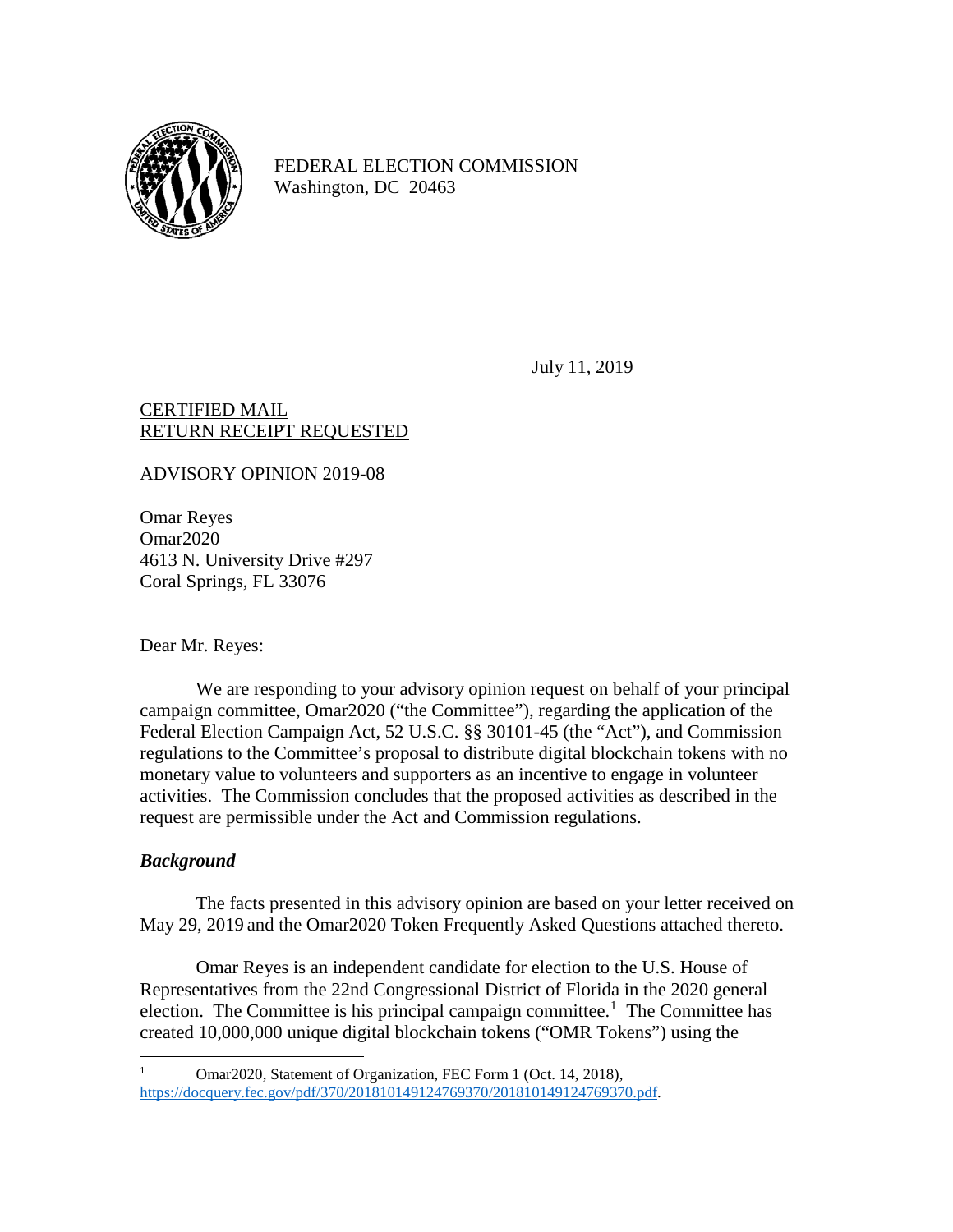AO 2019-08 Page 2

Ethereum blockchain network, an online platform that uses blockchain encryption technology to publicly track the distribution and ownership of digital information. Advisory Opinion Request at  $001<sup>2</sup>$  $001<sup>2</sup>$  $001<sup>2</sup>$  The Committee intends to distribute the OMR Tokens to volunteers and supporters as an incentive to host events, register to vote and engage in other activities in support of the campaign.<sup>[3](#page-1-1)</sup> AOR001, AOR003-004. OMR Tokens have no monetary value and cannot be used to purchase goods or services. AOR001, AOR004. The Committee will not sell OMR tokens nor will it permit volunteers to trade in OMR Tokens for "campaign swag." AOR004.

To receive OMR Tokens, volunteers must install one of several commercially available digital "wallets" on their smartphones or internet browsers. AOR003. The Committee will then transfer OMR Token(s) to an individual recipient's unique digital wallet address, and will pay a small transaction fee to the Ethereum network for each transfer. AOR003-004. Because the distribution of OMR Tokens requires the payment of a transaction fee, the Committee believes recipient volunteers will be unlikely to further transfer OMR Tokens to third-party recipients. AOR001.

Near the end of the campaign, the Committee will reward the three individuals with the greatest number of OMR Tokens with prizes for their volunteer activities. AOR002. After the campaign has ended, the Committee intends to terminate its Ethereum contract and delete the remaining OMR Tokens held by the Committee, if any. AOR005. OMR Tokens that have been transferred to volunteers will remain in their digital wallets as a "souvenir for their involvement with the campaign." *Id.* 

## *Question Presented*

*Is it permissible under the Act and Commission regulations for the Committee to distribute OMR Tokens, digital blockchain tokens with no monetary value, to volunteers and supporters as an incentive to engage in volunteer activities?*

## *Legal Analysis*

Yes, the Committee may distribute OMR Tokens to volunteers and supporters as an incentive to engage in volunteer activities as described in the request because OMR Tokens do not constitute compensation; rather, OMR Tokens are materially

<span id="page-1-0"></span> <sup>2</sup> *See* Usha R. Rodrigues, *Law and the Blockchain*, 104 IOWA L. REV. 679, 698 (2019) ("The Ethereum blockchain permits the central recording not just of an exchange, but of contractual conditions and limitations on the circumstances under which an exchange can occur. Indeed, while Bitcoin was designed intentionally as a cryptocurrency, Ethereum was created specifically for users to develop new app designs to layer on top of its blockchain to facilitate smart contracts.").

<span id="page-1-1"></span><sup>&</sup>lt;sup>3</sup> OMR Tokens will be distributed to volunteers based on an "involvement scale" ranging from one OMR Token given to each attendee of a blockchain technology informational tutorial organized by the Committee to 1,000 OMR Tokens for hosting a campaign event. AOR001, AOR003-004. The Committee notes that the involvement scale included in the advisory opinion request is not final and may be subject to change. *Id.*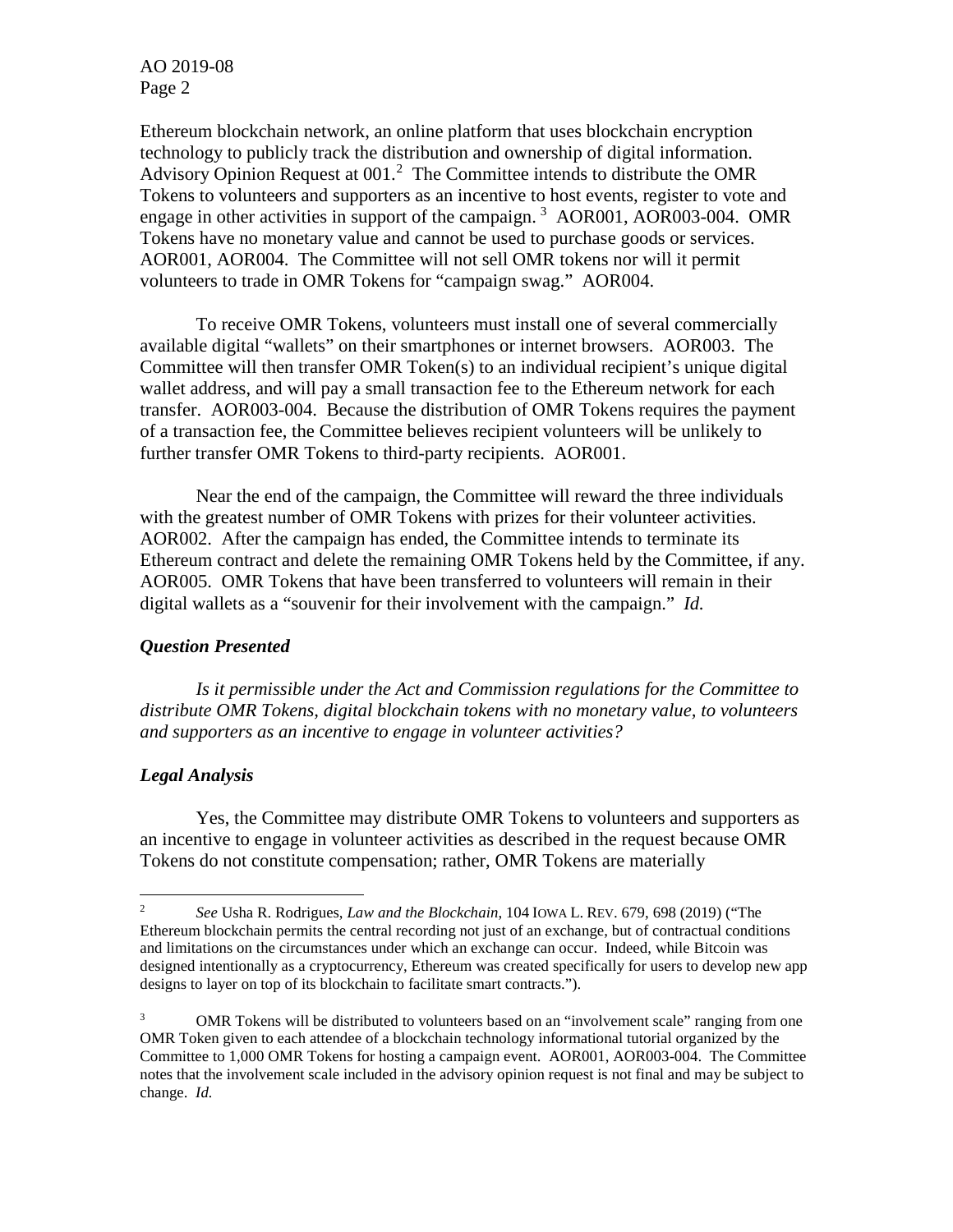AO 2019-08 Page 3

indistinguishable from traditional forms of campaign souvenirs, and nothing in the Act or Commission regulations prohibits a campaign committee from distributing free campaign souvenirs to volunteers or supporters.

The Act defines a "contribution" as "any gift, subscription, loan, advance, or deposit of money or anything of value made by any person for the purpose of influencing any election for Federal office." 52 U.S.C. § 30101(8)(A)(i); 11 C.F.R. § 100.52. The Act, however, exempts from the definition of "contribution" "the value of services provided without compensation by any individual who volunteers on behalf of a candidate or political committee." 52 U.S.C. § 30101(8)(B)(i); 11 C.F.R. § 100.74; *see also* Advisory Opinion 2007-08 (King) (uncompensated individual may volunteer his time and assistance to Federal candidates and party committees to arrange for performance by professional entertainers at campaign events without the value of such time and services being considered as a contribution); Advisory Opinion 1980-42 (Hart) (entertainer may agree to provide free services to a political committee without the value of those services being considered as a contribution); and Advisory Opinion 1982-04 (Apodaca) (uncompensated volunteer services provided by carpenters, plumbers, electricians, carpet-layers, and other tradesmen in renovating political committee building are not contributions). The key issue here is whether providing OMR tokens to campaign volunteers would constitute a form of compensation for their services. If the OMR Tokens are a form of compensation, the volunteer services exemption at 11 C.F.R. § 100.74 will not apply, and the services rendered by such campaign volunteers (1) must be fully compensated by the Committee at the usual and normal rate for such services, or (2) if any services are compensated by the Committee at less than the usual and normal rate, the value of such services will be treated as an in-kind contribution to the Committee in the amount of the difference between the usual normal charge for the services and the amount actually paid by the Committee. *See* 11 C.F.R. § 100.52(d).

The Commission concludes that the provision of OMR Tokens to volunteers would not constitute compensation for their services. The Committee has represented that OMR Tokens have no monetary value, are not a type of cryptocurrency, and cannot be used to purchase goods or services. AOR001, AOR004. The only purpose of OMR Tokens is to provide campaign volunteers and supporters with a novel means of showing their support for Mr. Reyes' campaign: unique tokens in their digital wallets earned by volunteering for and supporting the campaign. [4](#page-2-0) Accordingly, because the volunteers' services would be provided without compensation from the Committee, these services fall within the volunteer services exemption at 11 C.F.R. § 100.74 and would not result in a contribution to the Committee.<sup>[5](#page-2-1)</sup>

<span id="page-2-0"></span><sup>&</sup>lt;sup>4</sup> The OMR Tokens would appear in a holder's digital wallet as an "OMAR2020Token," clear references to the candidate and his 2020 campaign.

<span id="page-2-1"></span><sup>&</sup>lt;sup>5</sup> The Committee's proposal to award prizes to the top three volunteers with the most OMR Tokens in their digital wallets near the end of the campaign does not alter this analysis. Although the prizes (which the Committee has represented have not yet been determined but likely will be property or items used by the Committee for the campaign) likely will constitute a thing of value, awarding Committee property to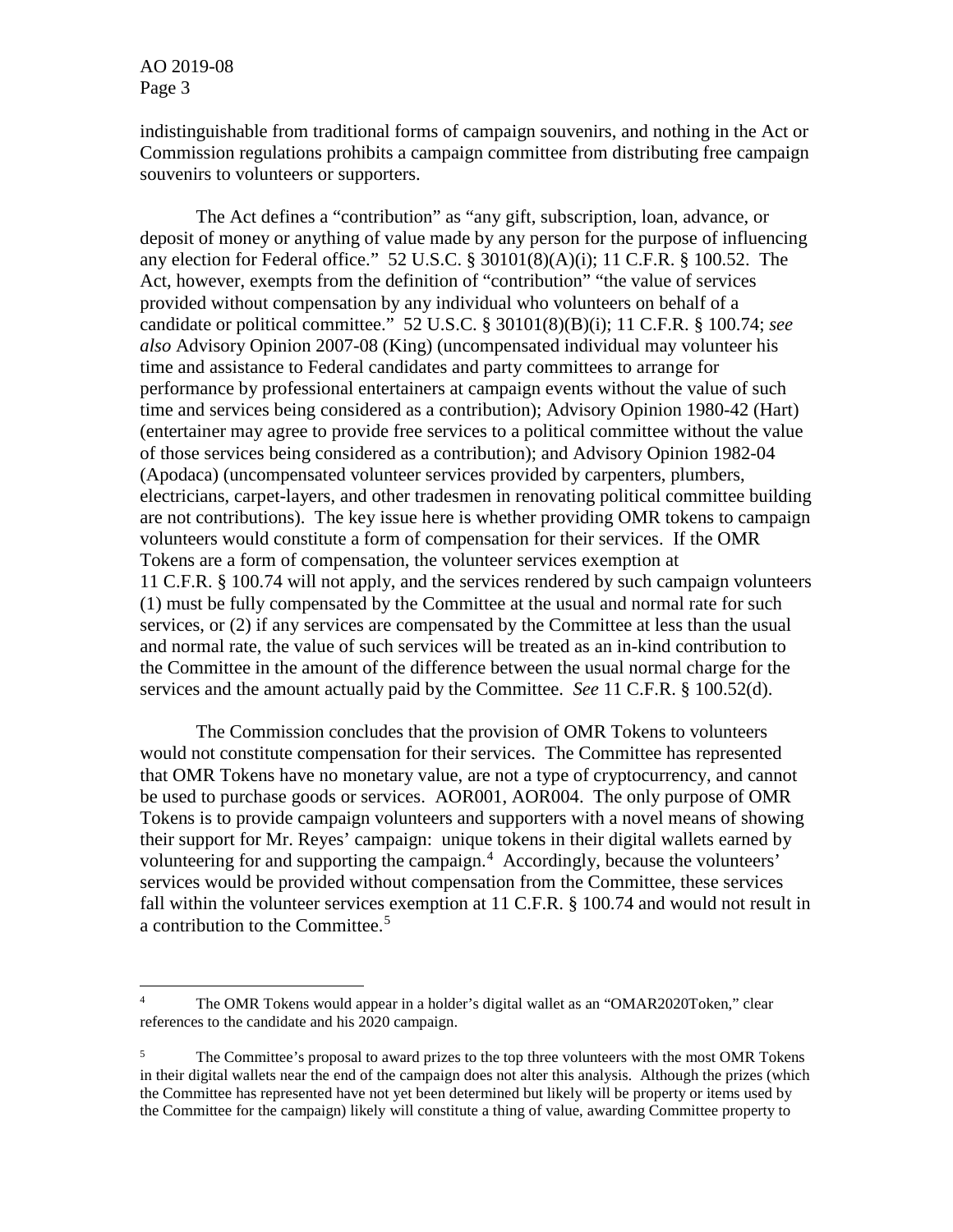AO 2019-08 Page 4

Rather than constituting a form of compensation, OMR Tokens are analogous to more traditional types of campaign souvenirs, such as bumper stickers, yard signs or buttons — all of which are regularly distributed by campaigns to volunteers and supporters at no cost to the volunteer or supporter, and without implicating federal campaign finance law. In fact, the distribution of such campaign souvenirs has been an essential component of American political campaigns since the earliest American elections. Campaigns rely on supporters wearing or displaying campaign insignia to promote their candidates and demonstrate the breadth of their support, while supporters display these souvenirs to express their pride in the campaign. That free campaign souvenirs can now be distributed and displayed through a digital, rather than physical, medium is immaterial for purposes of the Act and Commission regulations. Consequently, the Commission concludes that nothing in the Act or Commission regulations would limit or prohibit the Committee from distributing OMR Tokens as described in the request.

The Commission assumes that any transaction fees incurred by the Committee for transferring OMR Tokens to volunteers and supporters will be properly reported by the Committee as expenditures pursuant to the Act and Commission regulations. The Commission expresses no opinion regarding the application of federal securities law, tax law, or other law outside the Commission's jurisdiction.

#### *Conclusion*

The Commission concludes that the Committee may distribute OMR Tokens to volunteers and supporters as an incentive to engage in volunteer activities as described in the request because OMR Tokens do not constitute compensation; rather, OMR Tokens are materially indistinguishable from traditional forms of campaign souvenirs and nothing in the Act or Commission regulations prohibits a campaign committee from distributing free campaign souvenirs to volunteers or supporters.

This response constitutes an advisory opinion concerning the application of the Act and Commission regulations to the specific transaction or activity set forth in your request. *See* 52 U.S.C. § 30108. The Commission emphasizes that, if there is a change in any of the facts or assumptions presented, and such facts or assumptions are material to a conclusion presented in this advisory opinion, then the requestor may not rely on that conclusion as support for its proposed activity. Any person involved in any specific transaction or activity which is indistinguishable in all its material aspects from the transaction or activity with respect to which this advisory opinion is rendered may rely on this advisory opinion. *See* 52 U.S.C. § 30108(c)(1)(B). Please note that the analysis or conclusions in this advisory opinion may be affected by subsequent developments in the

the campaign's top volunteers is not a form of compensation because the majority of volunteers will not receive any financial or tangible benefit in consideration of their services. The purpose of the prizes is to incentivize volunteer activity in general, not to compensate each volunteer for specific services rendered.